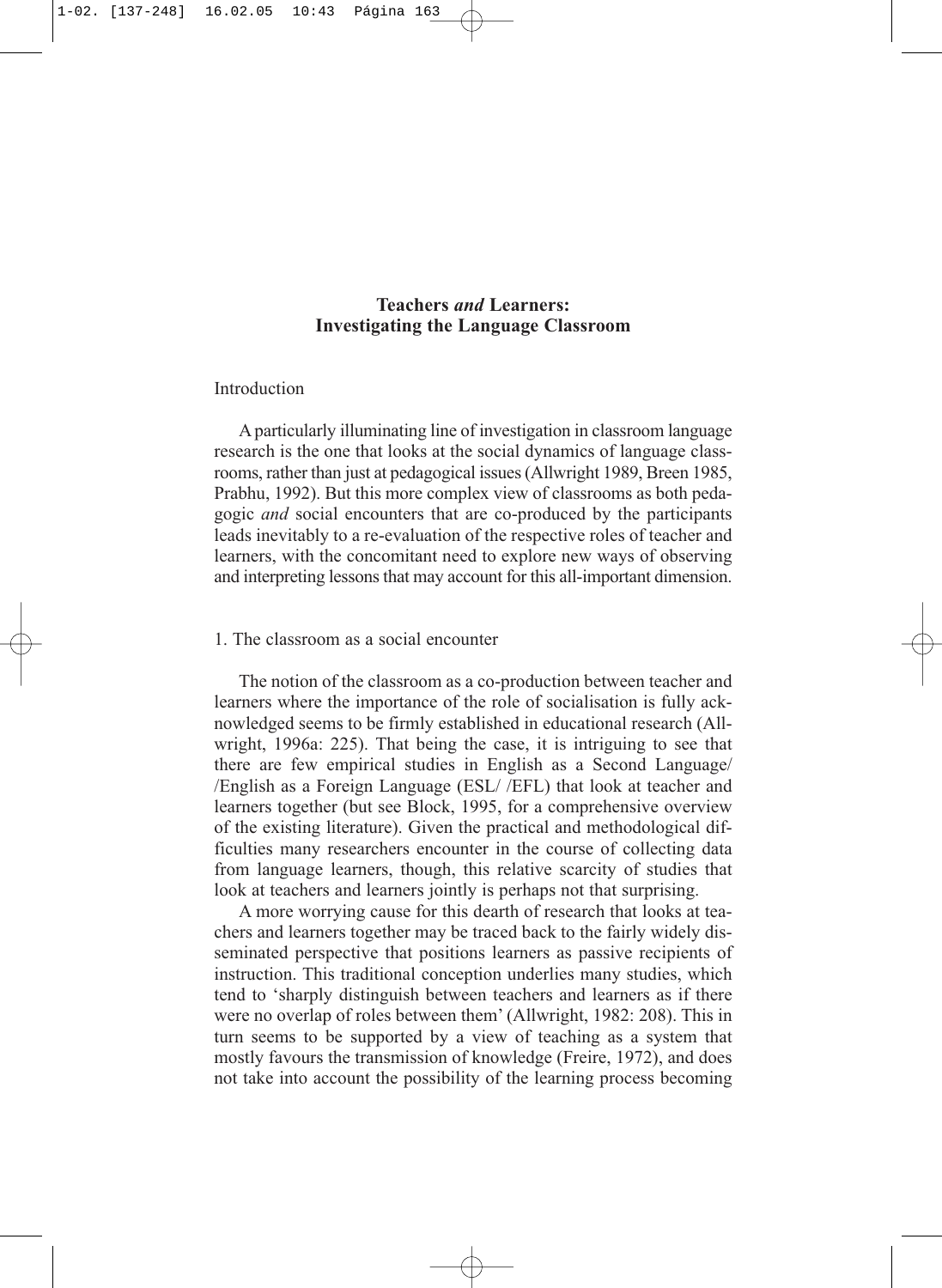an "emancipatory process" (Breen & Littlejohn, 2000: 21). Although this particular standpoint about teaching and learning has been fiercely disputed by recent developments in the field, it seems to be quite entrenched in second language education research (not to mention language teaching), namely in the way learners are often portrayed in some recent studies that overtly do not align themselves with such conservative notions. The studies that have analysed the issue of the gap between teacher and learner perceptions and preferences are a case in point. Indeed, the underlying assumption seems to be an acceptance of the importance of teacher classroom intentions, while relegating the learners to the role of more or less successful interpreters of those intentions. This is particularly visible in Kumaravadivelu's 1991 article, which states with a remarkable degree of certainty that,

> The narrower the gap between teacher intention and learner interpretation, the greater the chances of achieving desired learning outcomes. It is thus important that we understand potential sources contributing to the mismatch between teacher intention and learner interpretation. (Kumaravadivelu, 1991: 98)

I have no argument with the last assertion contained in this passage, although I would firmly argue for the need to embrace the issue of teacher and learner intentions and interpretations in the classroom – it is the expressed contention that the endeavour should aim at bridging the gap between teacher and learners as a way to enhance the effectiveness of the learning process that I find highly problematic, both conceptually, as well as operationally.

I would like to add here that one of the lines of investigation that seems to be fraught with difficulties is precisely the issue of determining whether a mismatch of perceptions between teacher and learners influences the amount and the quality of what gets learned. Not that the question has no place in foreign language research; quite the contrary, the ultimate goal of classroom research must surely be to help us improve teaching and learning within the classroom context. However, the difficulties of devising appropriate research methodologies that will allow us to determine with any degree of certainty what exactly induces more and better teaching and learning remain insurmountable.

> As Allwright reminds us, ...the history of classroom research has taught us that we can not be sure that any changes we introduce deliberately will be the true causes of whatever changes appear,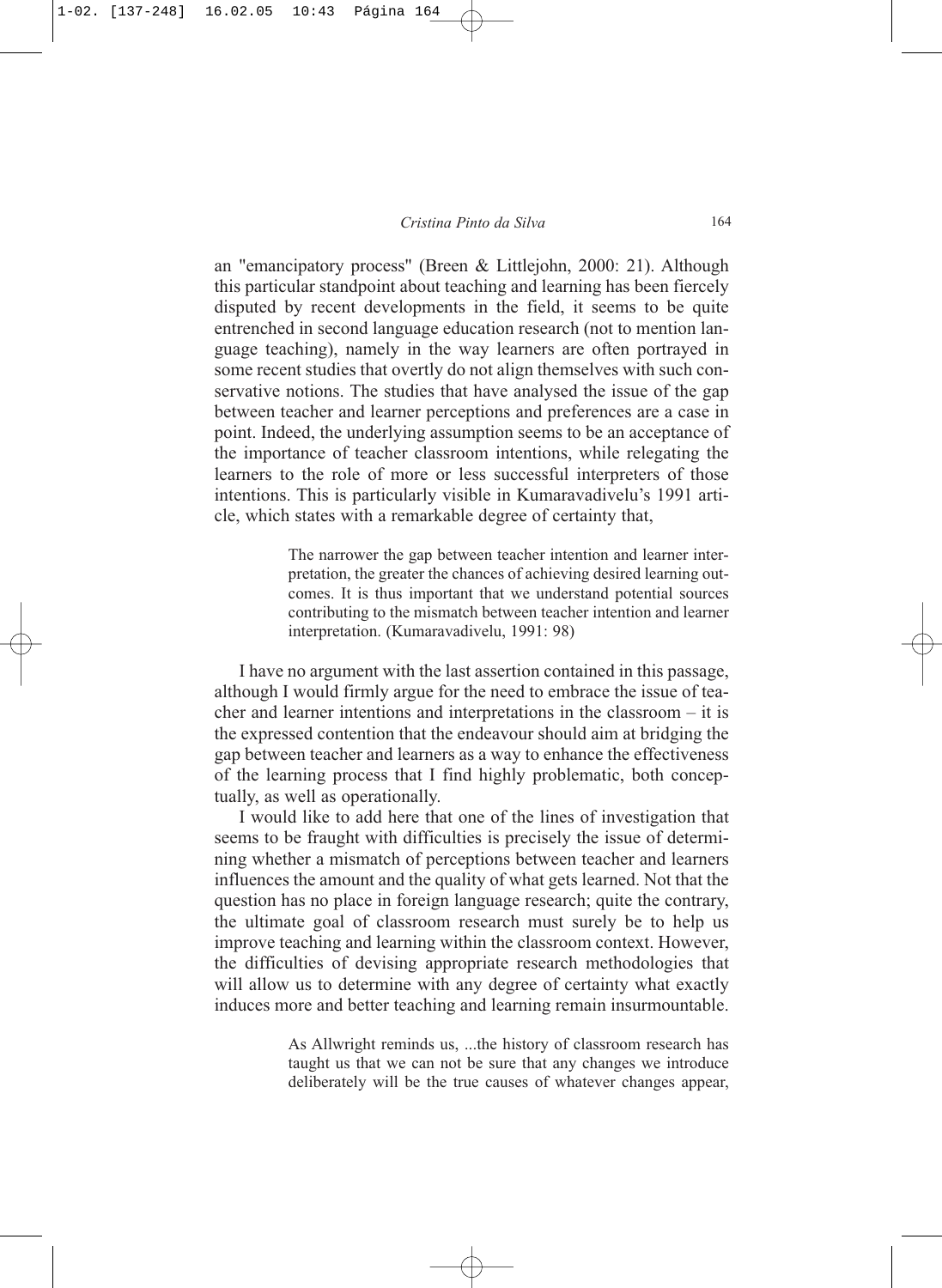especially if we have not attended to the problem of trying to understand the situation into which the changes are being introduced. (1999b: 8)

### 2. The institutional context

The importance of the institutional context has been emphasized by recent studies in classroom language learning, although the debate persists about what exactly should be included under the term "context". The literature can be roughly divided into authors that have addressed the issue from the perspective of the micro-context of the classroom (Allwright, 1989, 1996a, 1998; Breen, 1985; Cray, 1999; van Lier, 1988), namely how the co-presence of teacher and learners affects classroom behaviour, and those that have looked at the wider institutional, economic, political, and societal context in which classrooms are embedded (see, *inter alia*, Coleman, 1996; Dreeben, 1973; Holliday, 1994; Norton Peirce, 1995; Pennycook, 1994; Phillipson, 1992; Rogers, 1982). One of the main arguments emanating from some of the latter claims that Second Language Acquisition (SLA) research tends to espouse an asocial, apolitical view of the teaching and learning of English as a second/foreign language and therefore ignores the ideological, political, cultural, and economic forces that impinge on classroom events and the roles of the participants. Although Allwright does not take issue with the inclusion of the wider societal sphere, he points out that these studies may have a perverse effect – by concentrating too much on external factors they may in fact "divert attention yet again from examining social pressures *inside* the classroom" (1998).

#### 3. The classroom

It has been often repeated that our present knowledge of classrooms is still fairly rudimentary (see quotes in van Lier, 1988: 78). The study of life in the classroom faces considerable challenges, especially the choice of an appropriate methodological framework that may aspire to do justice to its complex nature, as Cray points out:

> It is difficult to formulate a framework which recognises and accommodates the complexity and density of classroom interaction and incorporates a consideration of the context in which the class-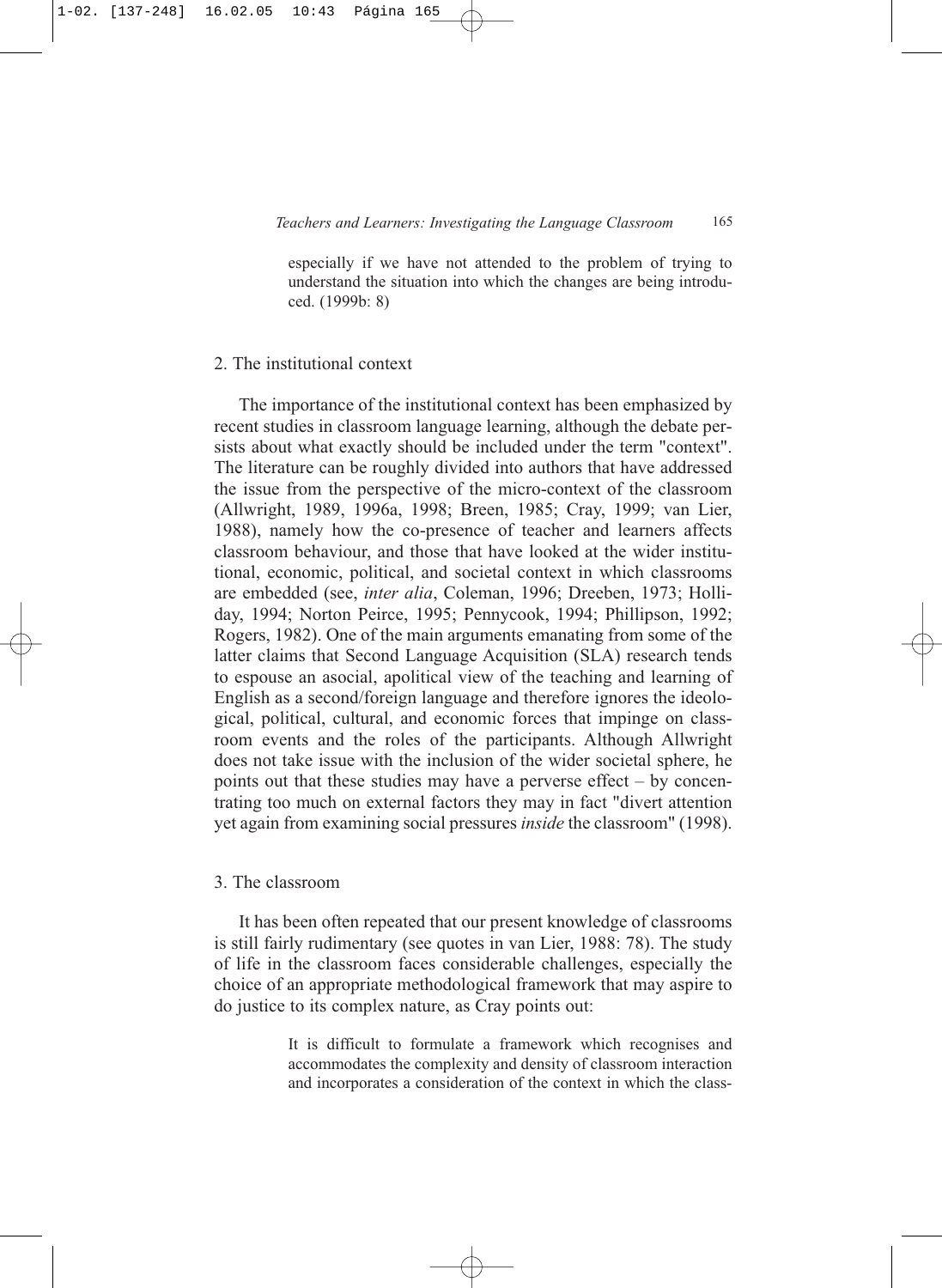room is situated. At the same time, it seems certain that if we are to understand what happens in a classroom in any true sense, we must develop the ability to look at that classroom in all its complexity. (Cray, 1999: 379)

One of the main insights gained from the observation and analysis of classrooms is that no observation model is ever final – rather, the classroom lends itself to a continuous process of analysis and reflection. According to Hutchinson, it is in fact impossible to grasp the classroom in all its complexity:

> Because of the complex and dynamic nature of the classroom process, it is impossible to pin down everything (i.e., intentions, attitudes, beliefs, goals, values, etc.) that goes on in it. The classroom process can never be totally pinned down and dissected. (Hutchinson, 1996: 204)

A further complication concerns the limitations of classroom observation as a research technique. Indeed, the inferences that can reasonably be made by an external researcher from classroom data alone are fairly restricted, both in depth and scope. The issue of classroom participant intentions and interpretations is a case in point, as a study based solely on the observation of classroom behaviour would fail to reveal the wealth and diversity of views and opinions that each participant carries into each lesson. As Allwright points out,

> Methodologically, in order to investigate such complexity with any hope of success, we are going to need a variety of approaches, using techniques that go far beyond the mere observation and inspection of the behaviour we are hoping eventually to understand better. (Allwright, 1996a: 225)

But the notion of the classroom as an endless source of scrutiny and reflection does not concern researchers alone. Elsewhere, Allwright suggests that understanding life in the classroom is a challenge to all classroom participants, "teachers, learners, and researchers alike" (1996b: 41). That teachers and learners can be the initiators and ultimately the main beneficiaries of this process of reflection and deepened understanding seems to be a hypothesis worth pursuing, and in fact is at the core of Allwright's proposal for teacher and learner development, *Exploratory Practice*, which will be discussed in the next section in more detail.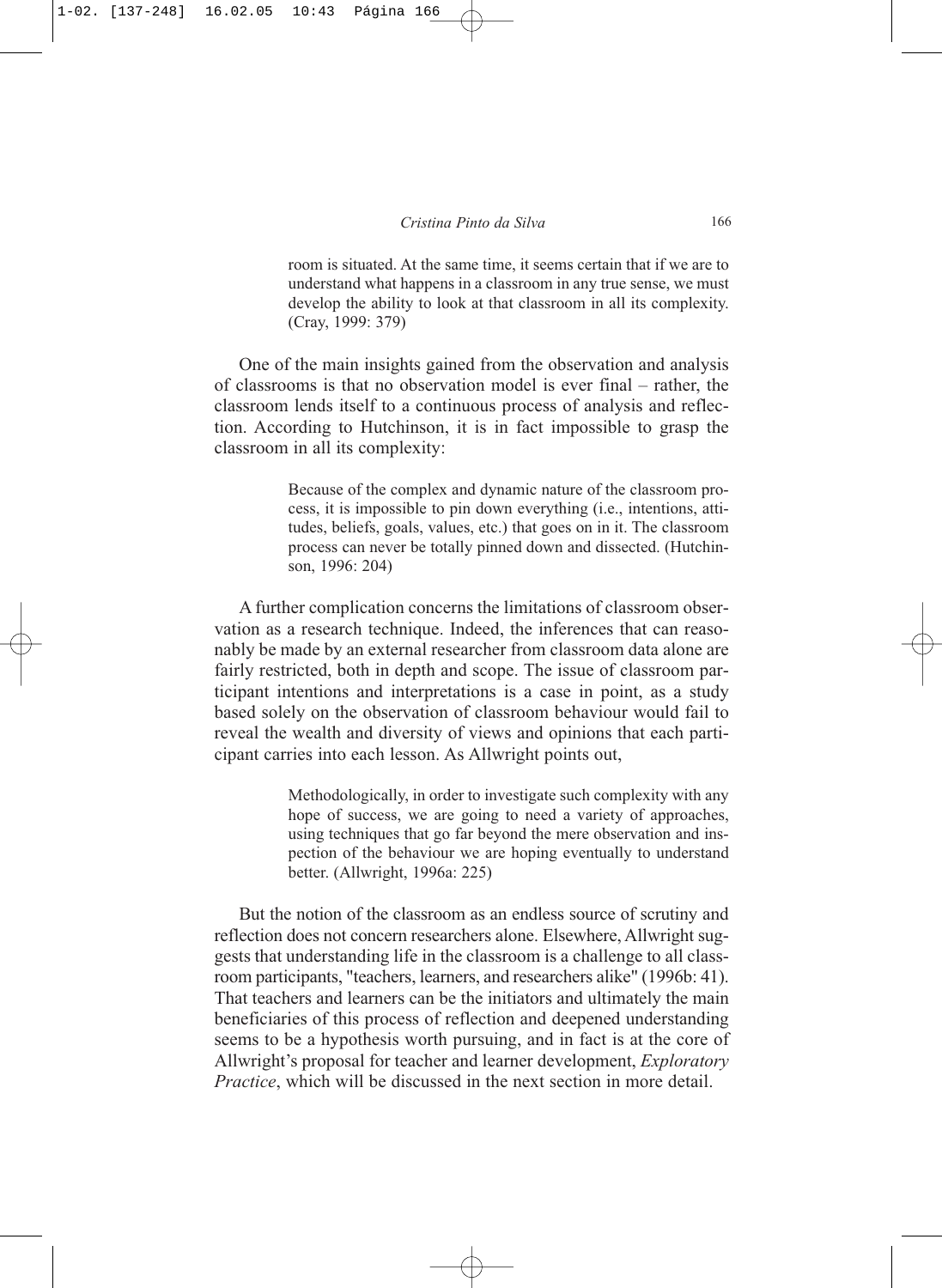# 4. Teachers

That teaching is a very complex activity is certainly indisputable. One of the main difficulties experienced by researchers is closely linked with the complexity of analysing the process of teacher classroom decision-making. Quite reassuringly, there are plenty of references in the literature to the difficulties encountered by researchers in interviewing teachers (Block, 1995; Handscombe, 1996; Jackson, 1968; Woods, 1996). Handscombe in particular makes a good case for the merits of being persistent when interviewing teachers about classroom tasks, given the complex net of intentions and interpretations for any given activity. In a passage worth quoting in full, she says:

> ...I am certainly more aware than ever before that any activity in a classroom can carry multiple intentions and meanings. A spelling activity may be intended to improve a child's skills, but it may also provide a window into that child's world if there is some personal selection of words to be learned; it may be a lesson in self-discipline or delayed gratification if its completion is required before moving on to a preferred task; it may be an opportunity to learn through, and about, teaching others if children are asked to take more responsibility for each others learning; it may indicate to parents that their child is spending his/her time in school well or poorly. The list is almost endless. I am sure the next time I ask a teacher in the course of a study: What do you see as the purpose of that activity?

> after having heard the response, I will follow up with: And what else? ... And what else? ... And what else? (Handscombe,

1996: 168).

However, this need for persistent interviewing in turn raises the issue of the length of contact required in order to be able to gather this kind of data. Indeed, the practical hurdles posed by a prolonged contact between researcher and researched are immense, not least because of the enormous amounts of data produced in the process, which then necessitate further description and analysis.

It seems then that the complex edifice of a teacher's professional views requires a careful, detailed analysis that can only be achieved through a lengthy, gradual process of observation, analysis and interpretation. Quite often the data available to a researcher require too much extrapolation in order to infer the main tenets of a practitioner's teaching practice. The assumption that sketching a teacher's professional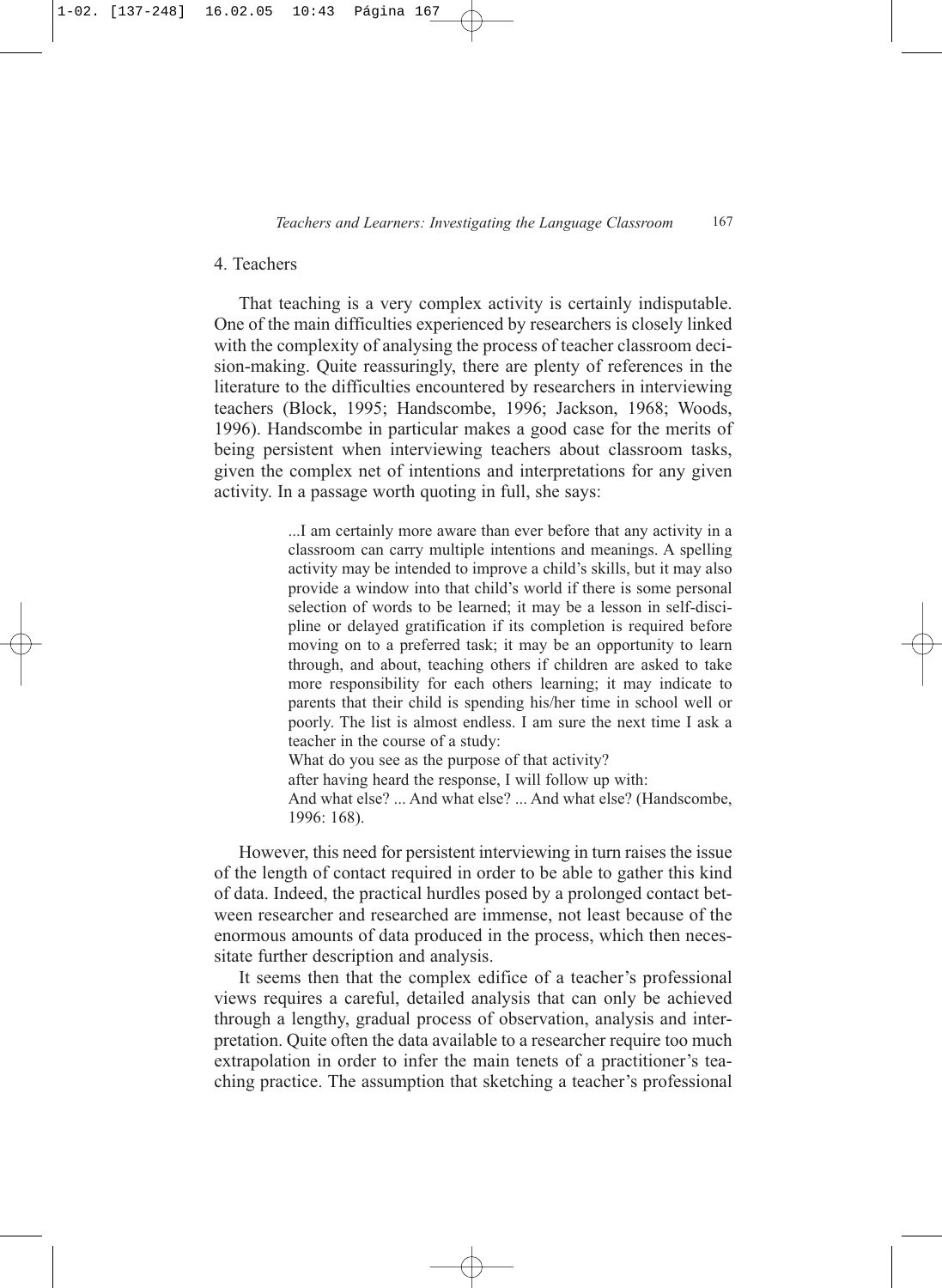profile is a straightforward process is problematic, operationally, conceptually, and ethically. Firstly, it ignores the complexity entailed in being both able and willing to articulate one's professional beliefs, which in turn raises issues related to the personal and professional relationship between researcher and researched and to personal and professional self-esteem. At the conceptual level, it runs the danger of oversimplifying the myriad of personal, professional, institutional, and cultural factors that make up each teacher's professional persona. Last, but certainly not least, too rash an interpretation of a teacher's professional performance may lead to a distorted picture that ultimately may be extremely damaging to the participant, both personally and professionally.

One of the ways of minimising the research trappings mentioned above is to anchor the researcher's interpretation of the teacher data in a comparison between one's personal theories and those of the teacher whenever possible, in order to help the reader locate the researcher's personal preconceptions about teaching and learning. This positioning may turn any research process into a personally meaningful process of reflection.

I also think that the notion of teacher beliefs should be abandoned, in that it seems to entail a certainty on the part of the researcher as to the exact underpinnings of the informants' professional convictions that is impossible to sustain. I would like to suggest that Prabhu's notion of a teacher's 'sense of plausibility' (1987, 1990) may be more productive. This conception is defined as teachers' subjective understanding 'of how learning takes place and how teaching causes or supports it', i.e. some personal conceptualisation 'of how their teaching leads to desired learning – with a notion of causation that has a measure of credibility to them [the teachers]' (1990: 172). Importantly, Prabhu makes the point that teachers' sense of plausibility is neither a simple nor a static notion. To begin with, it is said to be influenced by several factors: teachers' former experience as learners, exposure to training and different methods, subjective evaluation of other teachers, and even by other roles they may play in their lives, such as that of parents  $(1990: 172)^1$ . Secondly, according to Prabhu, a teacher's sense of plausibility is likely to be 'strengthened, weakened, modified, extended, or brought into greater awareness by the experience of teaching' (1987b: 104).

<sup>&</sup>lt;sup>1</sup> See also Gimenez, 1994, on the influence of training and past life experiences on trainee teachers' concepts of teaching.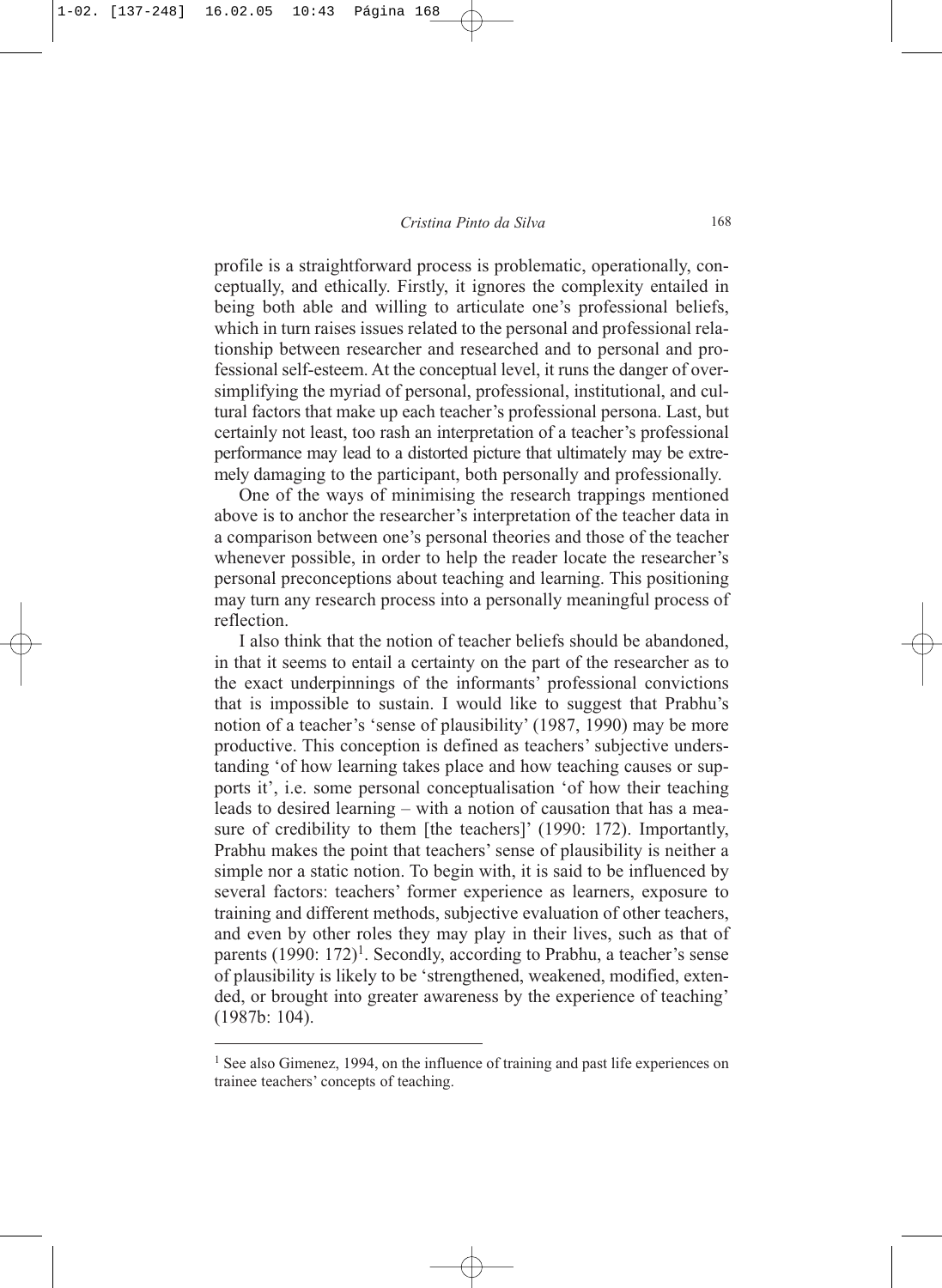There is empirical evidence in the literature of a plethora of institutional, professional, personal and interpersonal pressures and influences that a teacher tries to juggle with in the course of his/her practice, which seems to bear out the first attribute of a teacher's sense of plausibility as defined by Prabhu, viz. its *complexity*. On the other hand, teachers' sense of plausibility is said to be *dynamic* in nature, as it is continuously influenced by 'the ongoing activity of teaching' (Prabhu, 1990: 174). *Articulation* and *discussion* of 'pedagogic perceptions' are also central to Prabhu's notion of sense of plausibility, in that they help the process of 'sharing, sharpening, strengthening, weakening, changing or helping to develop further the different forms of understanding involved' (1990: 174). Crucially, Prabhu argues for a revised view of encounters between teacher and 'specialist' as opportunities for different senses of plausibility to interact, so that 'teaching can become most widely and maximally real' (1990: 176).

Finally, I would like to add here that the process of unveiling a teacher's professional profile or sense of plausibility should ideally entail a true partnership between researcher and researched, where the imbalance of power can be minimised and where the latter are given the opportunity to pursue their own professional and personal puzzles. This in turn invites further reflection on the role of classroom language learning research and its relationship to teaching and learning a foreign language, which will be briefly discussed below.

I used to endorse the view, not unknown among practising teachers, that research in EFL/ESL is or should be mostly a problem-solving process that ideally provides solutions to the difficulties experienced by teachers and learners in the classroom. That a number of teachers should subscribe to this view of research is hardly surprising, given the authoritative status traditionally attributed to research and academic researchers in our field. Besides, it is not unusual for new research developments to be used to sanction new teaching materials (Littlejohn, 1992), language courses, teacher training courses, and even university degrees (Allwright, 2000), which are then marketed on the strength of their academically-validated content.

But to portray teachers as unquestionably accepting the recommendations of academic researchers is to ignore the ambivalent and often contradictory nature of the relationship between teaching and research. The complexities of this sort of "love-hate" relationship between teachers and researchers have been summarised eloquently by Handscombe: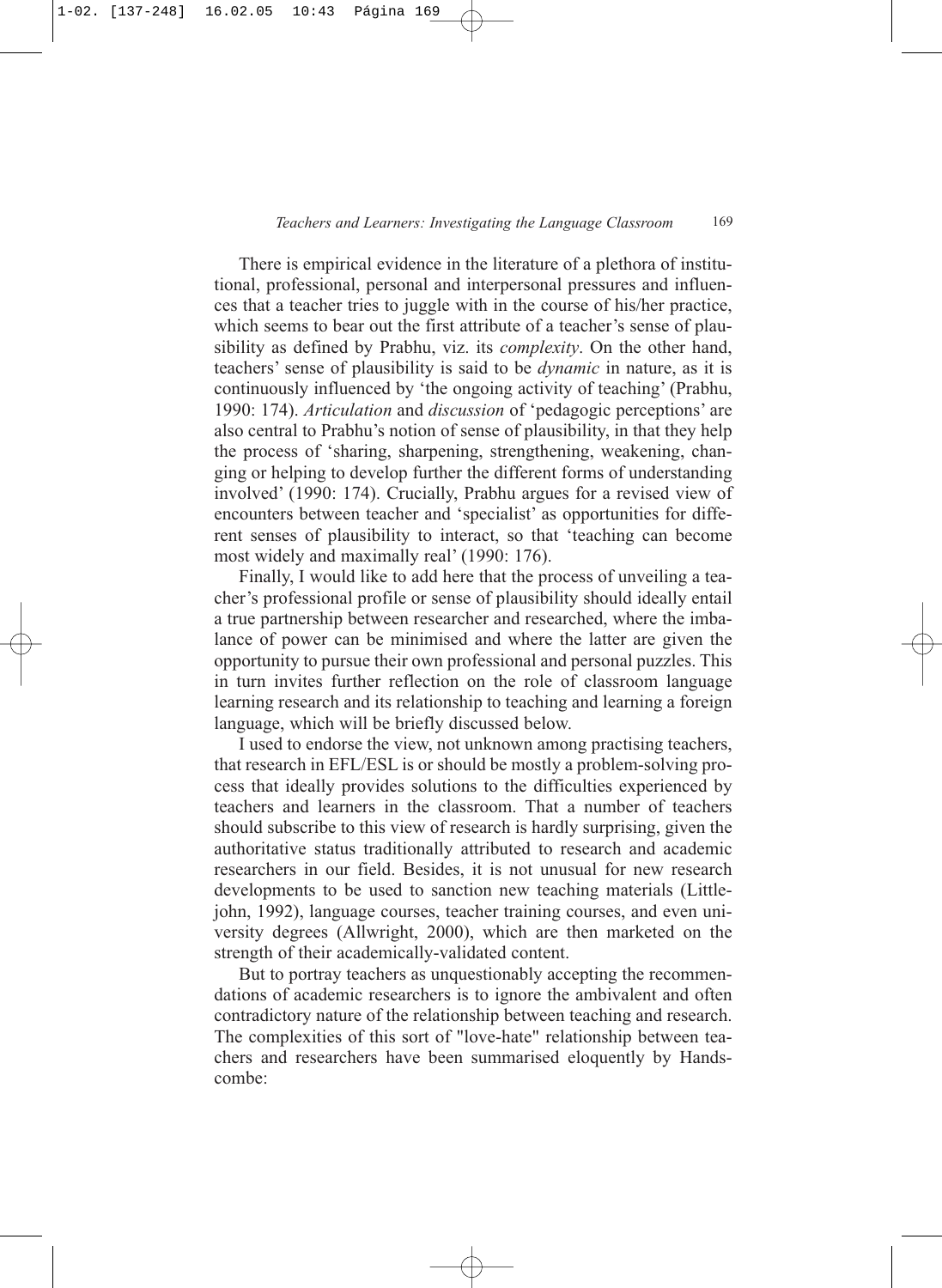The researchers' view runs the gamut from teachers being nuisances who get in the way of good research and are responsible for preventing children from learning, to teachers as the only source of wisdom and expertise which is worth paying attention to. Teachers have a similarly wide range in their response to researchers, at one extreme dismissing researchers' preoccupations as jargon-ridden gobbledygook, irrelevant to the real task of educating children and, at the other, only adopting ways of operating in the classroom which come with a formal stamp of research approval. (Handscombe, 1996: 173)

Van Lier, for his part, suggests that more contemporary trends in SLA have abandoned the preoccupation with practical issues that was the hallmark of former academic research, which in turn has led to a growing schism between teaching and research:

> Many of today's journals are filled with articles containing information that no practising teacher could possibly know what to do with, and reports of research that only a handful of specialists can understand. (van Lier, 1988: 26)

This author goes on to call for a more classroom-based orientation to the field of applied linguistics in order to narrow the gap between teachers and researchers (1988, 1994). However, the problematic relationship between research and teaching may not be totally solved by the former being more firmly oriented towards the here-and-now practicalities of the classroom, if the issue of relevance is still not properly addressed. According to Allwright, the perceived "parasitic" nature of research (1999a: 11) may be mostly due to the fact that research is traditionally conducted *on* teachers (not to mention learners) and their classrooms, without direct reference to their professional and personal concerns:

> We need also to face the apparently well-earned accusation that research in the classroom has typically been highly parasitic, taking up valuable class time and offering little or nothing in return to teachers or to learners. (Allwright, 1999a: 11)

That "findings" from research reports are imposed on teachers, often with serious repercussions on their daily professional lives, further helps foster feelings of resentment amongst the latter, who are seldom heard and whose aspirations are not properly taken into consideration. It is not my intention here to suggest that researchers willingly set out to alienate teachers. In fact, some of the bad press that research gets is caused by the fact that their recommendations are often misin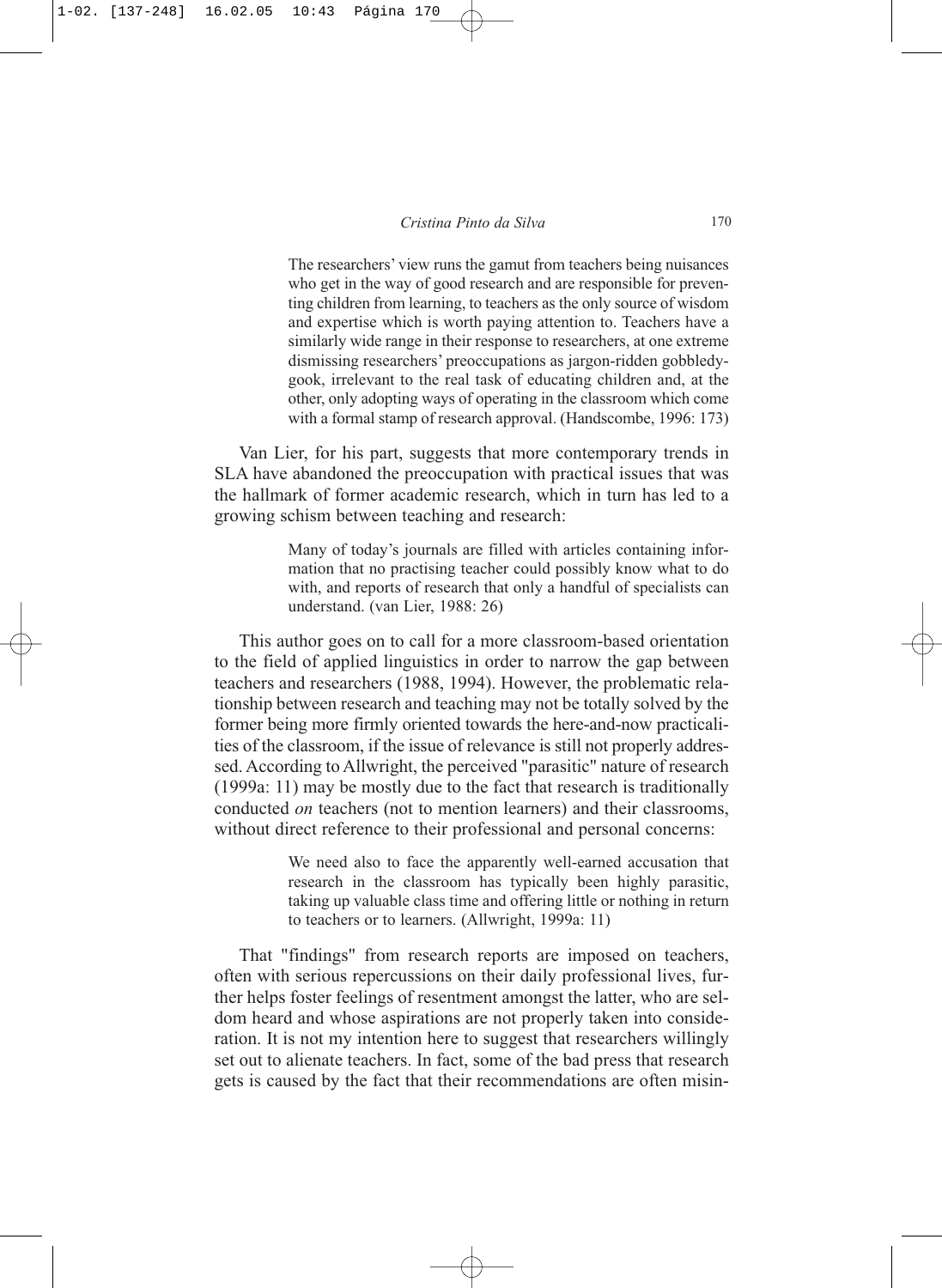terpreted and misused by educational boards and ministries of education as a panacea to overcome problems that would require more drastic, more expensive, and probably less popular policies.

Among recent attempts at narrowing the rift between teaching and research, I would like to refer briefly to Exploratory Practice<sup>2</sup>, Allwright's framework for teacher development and education (Allwright, 1992, 1993, 1999b; Allwright & Bailey, 1991; Allwright & Lenzuen, 1997; Miller & Bannell, 1998), which proposes the integration of teaching, learning, and research in a way that is relevant to all classroom participants. The fact that teachers and learners pursue their own research agendas while conducting their normal classroom activities is a key feature in this proposal, as it advocates

> ... the deliberate exploitation of standard classroom language learning and teaching activities as the means for collecting data on what happens in the classroom, preferably making at the same time a direct contribution to the learning, and certainly without lessening in any way the value of lessons as language learning lessons. (Allwright, 1999b: 6)

More pertinent to the discussion at hand is the fact that this approach entails an inversion of the traditional relationship between research and teaching, as it constitutes a sustainable way of doing research *through* teaching and learning, rather than on teaching and learning. The issue of relevance is thus satisfactorily addressed – teachers and learners become the *initiators* rather than the subjects of the research process, as they make use of the opportunities provided by the language classroom to deepen their understanding about their personal puzzles about teaching and learning. Besides, the emphasis placed by an Exploratory Practice perspective on trying to *understand* the classroom before trying to implement *change* makes it a considerably less threatening proposal to both teachers' and learners' senses of plausibility. Finally, the investigative stance proposed, which takes up class time "but promote[s] language development rather than get[ting] in its way" (Allwright, 1999a: 16), allows for the active involvement of the learners – whose voice, I would like to argue, is heard the least in traditional classroom research.

<sup>2</sup> Exploratory Practice has been mostly developed at Lancaster University, where a research centre is run by Dick Allwright, Judith Hanks, Inés Miller, and Morag Samson. A exploratory practice approach has been carried out in different teacher development and education projects in Turkey (Özdeniz, 1996), Britain, (O'Brian *et al.*, 2000) and especially in Brazil (*inter alia*, Allwright & Lenzuen, 1997; Miller & Bannell, 1998).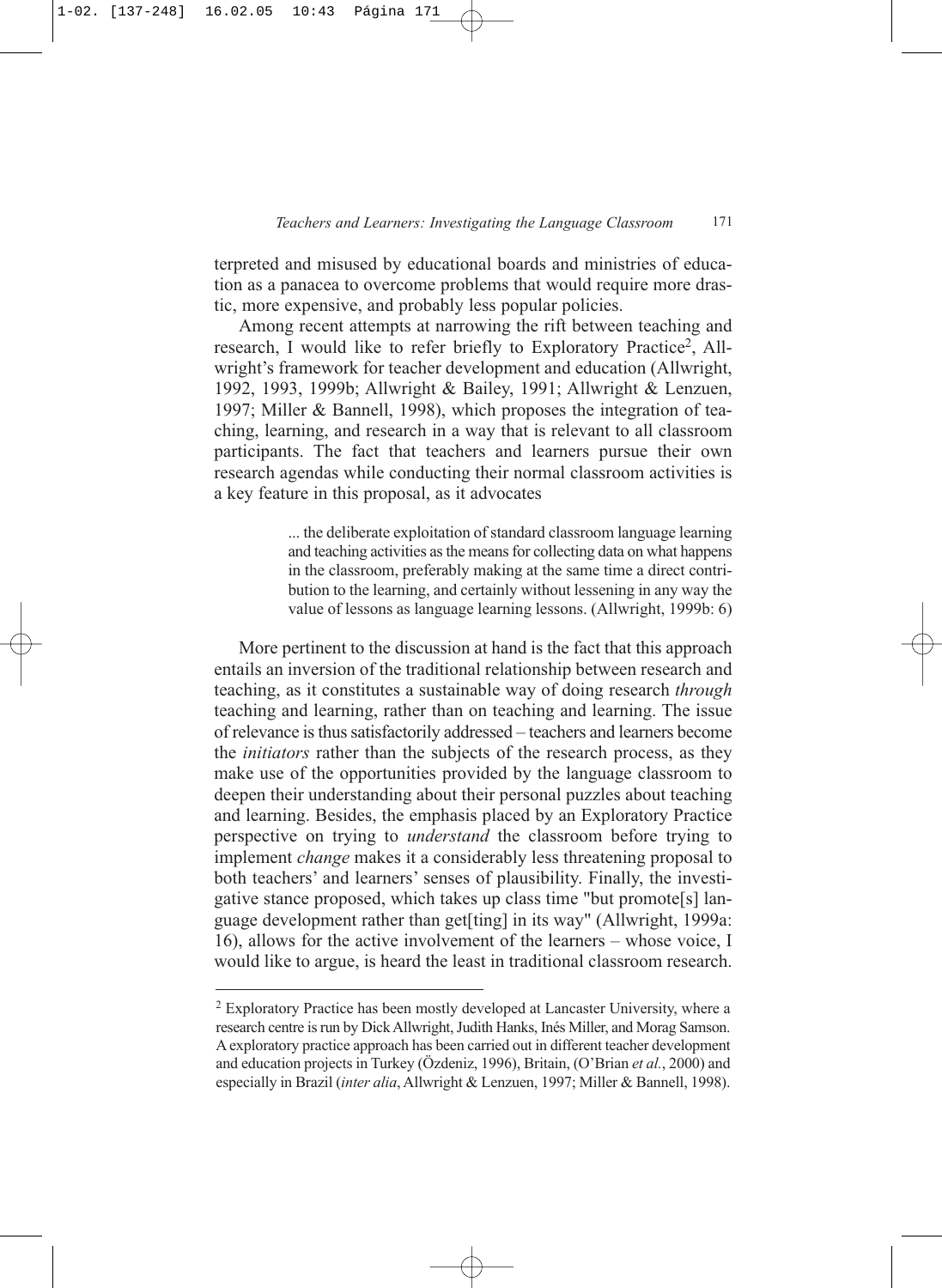# 5. Learners

We may perhaps hypothesise that it would be promising to use a similar construct to Prabhu's 'sense of plausibility' to learner conceptualisation of teaching and learning, especially (but not necessarily) in reference to that of the teacher. Prabhu also suggests that the interaction between different teachers' senses of plausibility is a powerful influence in the make-up of individual teacher subjective understandings (1990: 174). In this spirit, it would be interesting to investigate the extent to which a similar type of interaction takes place between the senses of plausibility of teacher and learners, on the one hand, and among learners, on the other, in the context of the language classroom.

The analysis of learner data also raises the professional issue of how to address learner heterogeneity within the context of the language classroom. I have suggested elsewhere (Pinto da Silva, 2001) that some of the literature tends to construe learners as a homogeneous body, most notably in those studies that purport to investigate the gap between teacher and learner perceptions of classroom events. I would like to argue here that a research perspective that looks at teachers and learners as if they were sitting on opposite sides of the fence, so to speak, may be also pedagogically counterproductive. Indeed, it may encourage the teacher to gloss over individual differences among learners (Block, 1995) in order to pursue "the greater pedagogic good" (Allwright, 1996a: 218) of an abstract majority of students. In other words, the narrowing down of perceived mismatches between teacher and learner perceptions is done at the expense of learner individuality.

The work of Naidu *et al.* (1992) makes a strong case for the benefits of fostering learner heterogeneity in the classroom, even when the particular circumstances of the teaching/learning situation would seem to preclude the feasibility of the enterprise. By accepting learner individuality as an inevitable but positive factor in any classroom, the teacher is in fact contributing to learner development and autonomy:

> We realised that heterogeneity is the natural result when many minds are trying to come to grips with an idea through dialogue. Given the uniqueness of our learners (and of human beings in general) any expectation of homogeneity would be unreasonable. (1992: 260)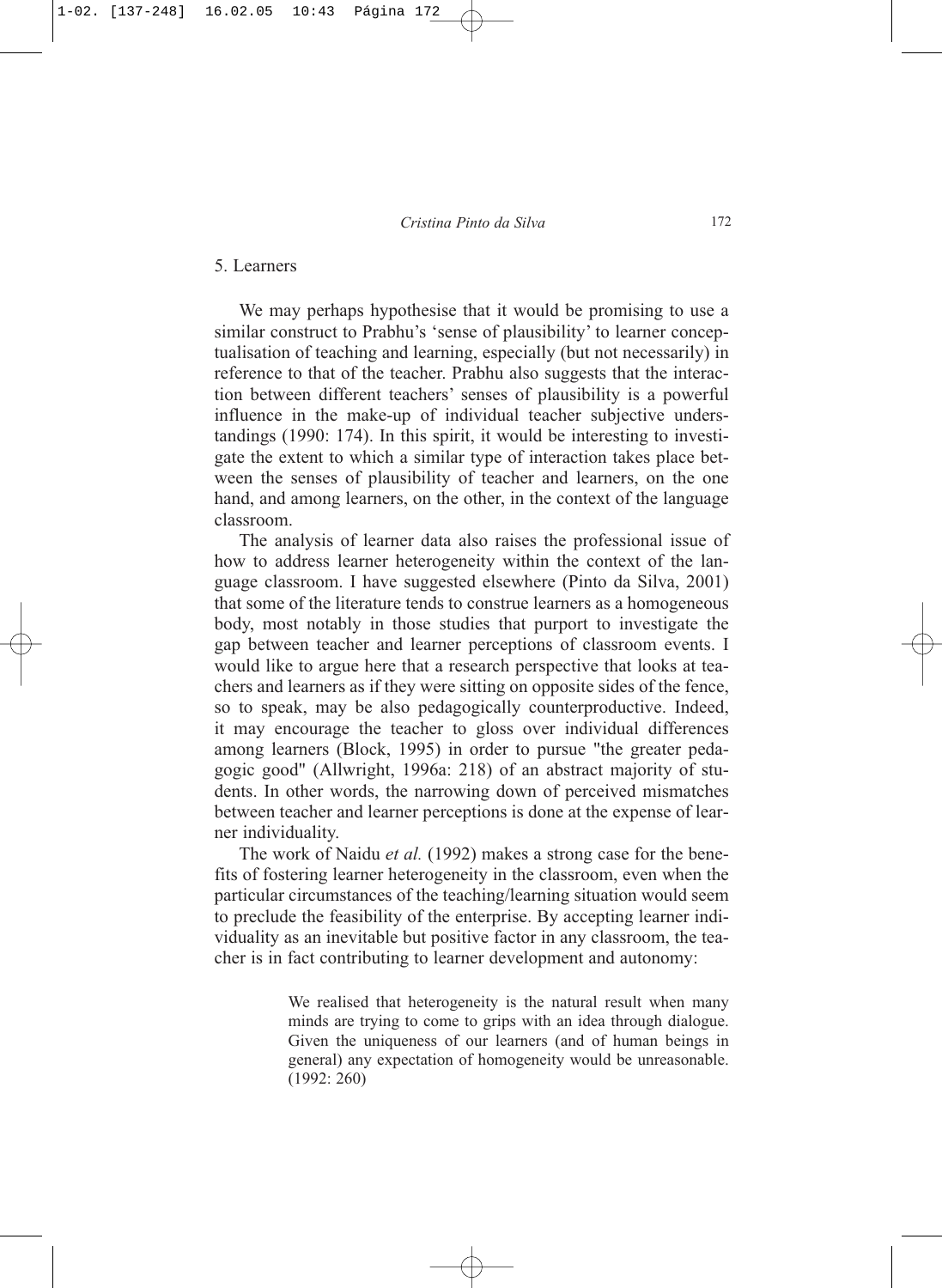# 6. Conclusion

To conclude, I would like to suggest that an Exploratory Practice approach to the issue of learner heterogeneity in the language classroom seems particularly appropriate, since it would allow teachers and learners to explore their diverse intentions and interpretations while going about their everyday business of teaching and learning a foreign language. As Breen has pointed out,

> The classroom is the meeting point of various subjective views of language, diverse learning purposes, and different preferences concerning how learning should be done. (Breen, 1985: 144)

That this "meeting point" can also be used as a forum for teachers and learners to reflect upon their views and perceptions in a personally and pedagogically meaningful way seems to be a very promising investigative and professional conjecture.

Cristina Pinto da Silva (I.S.C.A.P./I.P.P.)

### **Bibliography**

- Allwright, D. (1989), "The social motivation of language classroom behaviour", in Bickley (ed.), *Language Teaching and Learning Styles within and across Cultures*. Hong Kong, Institute of Language in Education, Education Department, 266-267.
- Allwright, D. (1992), "Exploratory teaching: bringing research and pedagogy together in the language classroom", *Revue de Phonétique Appliquée*, Université de Mon S. Hainaut, 103-104: 101-117.
- Allwright, D. (1993), "Integrating 'research' and 'pedagogy': appropriate criteria and practical possibilities", in: Edge, J. and Richards, K. (eds.), *Teachers Develop Teachers Research*, Oxford: Heinemann, 125-135.
- Allwright, D. (1996a), "Social and pedagogic pressures in the language classroom: the role of socialisation", in: Coleman, H. (ed.), *Society and the Language Classroom*. Cambridge: Cambridge University Press, 209-228.
- Allwright, D. (1996b), "Making sense of life in the language classroom: the significance of participant orientations", *ESP Malaysia*, 4, 41-63.
- Allwright, D. (1998), "Contextual factors in classroom language learning: an overview", in: Malmkjær, K. and Williams, J. (eds.), *Context in Language*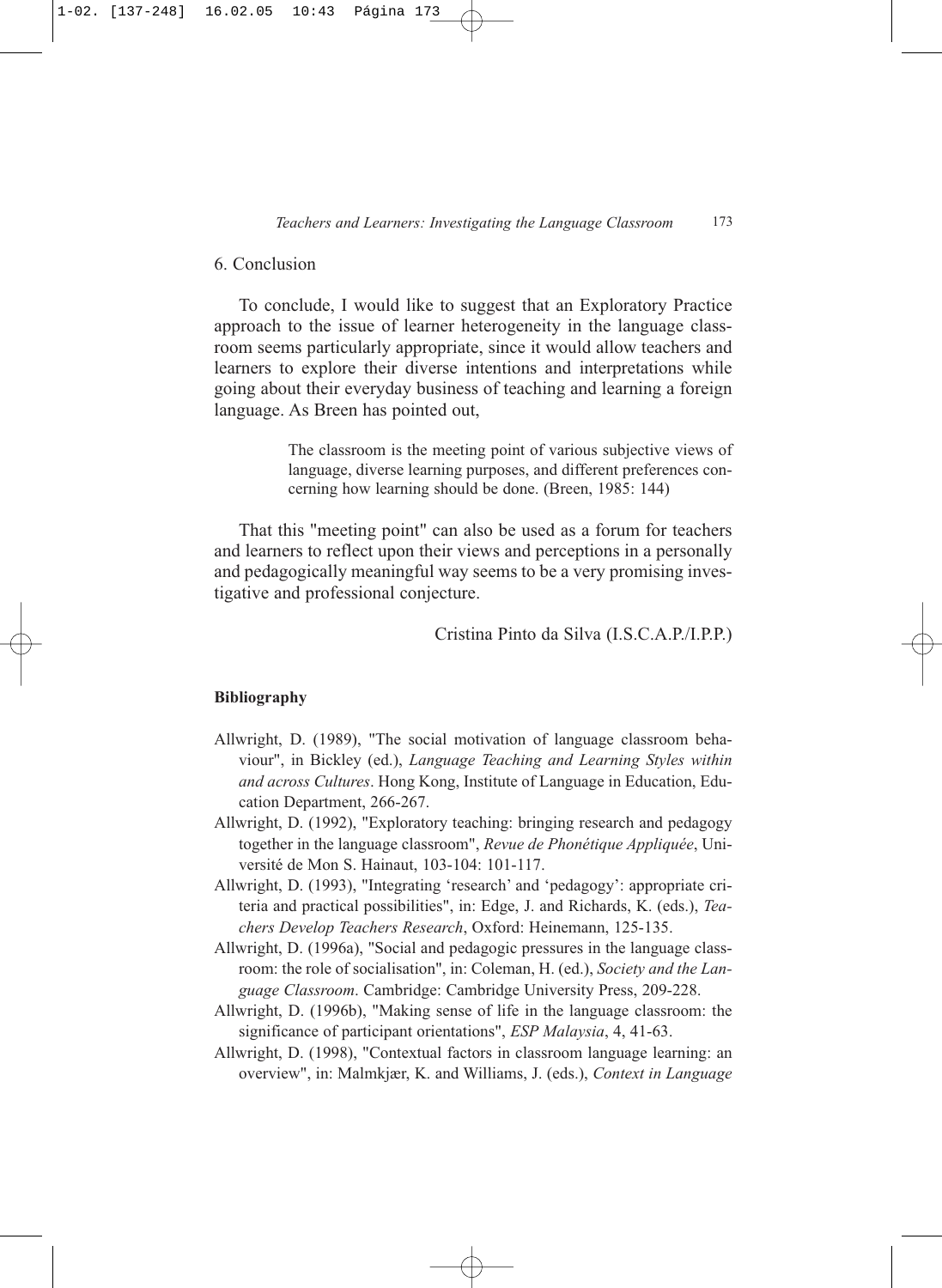*Learning and Language Understanding*. Cambridge: Cambridge University Press. 115-134.

- Allwright, D. (1999a), "Putting learning on the classroom agenda: a case for learner-based exploratory practice". Unpublished paper delivered at the *National Congress on English*, Conferentiecentrum Woudschoten, Zeist, The Netherlands.
- Allwright, D. (1999b), "Three major processes of teacher development and the appropriate design criteria for developing and using them". Invited plenary paper presented at the "Research and Practice: Voices from the field" teacher education conference, Minneapolis.
- Allwright, D. (2000), "Towards a new history of language teaching over the last five or six decades". Unpublished manuscript, Lancaster, Lancaster University.
- Allwright, D. and Bailey, K. M. (1991), *Focus on the Language Learner*. Cambridge, Cambridge University Press.
- Allwright, D. and Lenzuen, R. (1997), "Exploratory practice: work at the Cultura Inglesa, Rio de Janeiro, Brazil". *Language Teaching Research*, 1/1, 73-79.
- Allwright, R. L. (1982), "Classroom research and the management of language learning", in: Berger, R. and Haidar, U. (eds.), *Pariser Werkstattgespräch 1980: Interaktion im Fremdsprachenunterricht*. Munich, Goethe-Institut, 206-223.
- Block, D. (1995), *Exploring Learners* "*Worlds: Two Studies*". Unpublished doctoral dissertation. Department of Linguistics and Modern English Language, Lancaster, Lancaster University.
- Breen, M. (1985), "The social context for language learning a neglected situation?", *Studies in Second Language Acquisition*, 7/2, 135-158.
- Breen, M. and Littlejohn, A. (2000), "The significance of negotiation", in Breen, M. and Littlejohn, A. (eds.), *Classroom Decision-Making – Negotiation and process syllabus in practice*, Cambridge, Cambridge University Press, 5-38.
- Coleman, H. (ed.). (1996), *Society and the Language Classroom*, Cambridge, Cambridge University Press.
- Cray, E. N. (1999), *Grammar: text, context, and discourse*. Unpublished doctoral dissertation. Department of Linguistics and Modern English Language, Lancaster, Lancaster University.
- Dreeben, R. (1973), "The school as workplace", in: Travers, R. M. W. (ed.), *Second Handbook of Research on Teaching*. Chicago, Rand McNally, 451- -473.
- Freire, P. (1972), *The Pedagogy of the Oppressed*, Hammersmith, Middlesex, Penguin Books.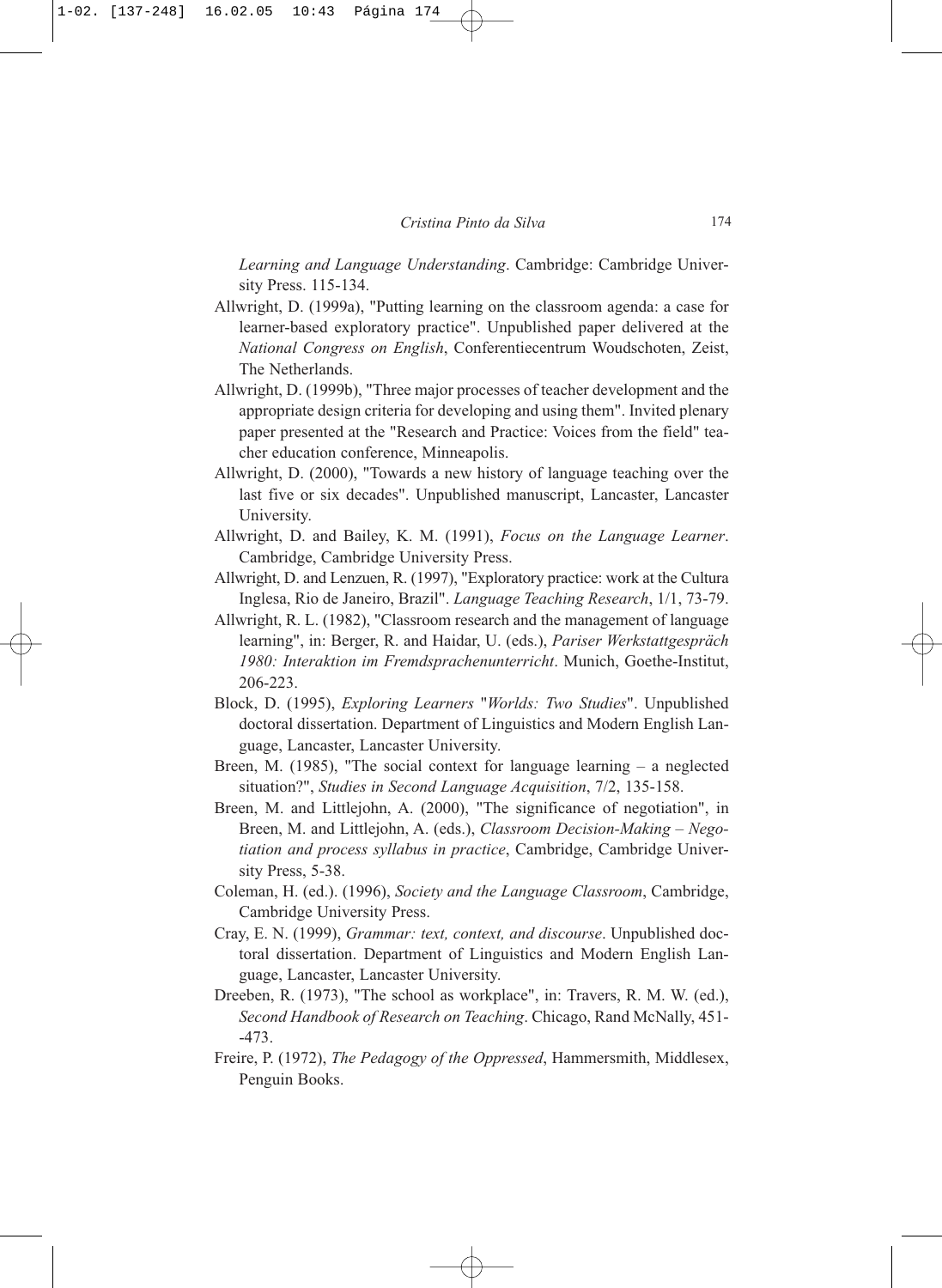- Gimenez, T. N. (1994), *Learners Becoming Teachers: An exploratory study of beliefs held by prospective and practising EFL teachers in Brazil*. Unpublished doctoral dissertation. Department of Linguistics and Modern English Language, Lancaster, Lancaster University.
- Handscombe, J. M. (1996), *A Week of School: constructing a shared understanding of a diverse classroom*. Unpublished doctoral dissertation. Department of Linguistics and Modern English Language, Lancaster, Lancaster University.
- Holliday, A. (1994), *Appropriate Methodology and Social Context*, Cambridge, Cambridge University Press.
- Hutchinson, E. (1996), *What do teachers and learners actually do with textbooks? Teacher and learner use of a fisheries-based ELT textbook in the Philippines*. Unpublished doctoral dissertation. Department of Linguistics and Modern English Language, Lancaster, Lancaster University.
- Jackson, P. W. (1968), *Life in Classrooms*, New York, Holt, Rinehart and Winston.
- Kumaravadivelu, B. (1991), "Language-learning tasks: teacher intention and learner interpretation", *ELT Journal*, 45/2, 98-107.
- Littlejohn, A. (1992), *Why are English Language Teaching materials the way they are?* Unpublished doctoral dissertation. Department of Linguistics and Modern English Language, Lancaster, Lancaster University.
- Miller, I. and Bannell, R. (1998), "Teacher education, understanding and exploratory practice", *IATEFL Teacher Training SIG Newsletter*, 22, 20-27.
- Naidu, B., Neeraja, K., Ramani, E., Shivakumar, J. and Viswanatha, V. (1992), Researching heterogeneity: an account of teacher-initiated research into large classes, *ELT Journal*, 46/3, 252-263.
- Norton Peirce, B. (1995), "social identity, investment, and language learning", *TESOL Quarterly*, 29/1, 9-31.
- Pennycook, A. (1994), *The Cultural Politics of English as an International Language*, London, Longman.
- Rogers, J. (1982), "The world for sick proper", *ELT Journal*, 36/3, 144-151.
- O'Brien, T., Newham, G. and Tinker, L. (2000), "Collaborative practice-based research in supporting the language development of primary level bilingual children: a case study", *Educational Action Research*, 8/1, 43-64.
- Özdeniz, D. (1996), "Introducing innovations into your teaching: innovation and exploratory teaching", in: Willis, J. and Willis, D. (eds.), *Challenge and Change in Language Teaching*, Oxford, Heinemann. 110-125.
- Phillipson, R. (1992), *Linguistic Imperialism*, Oxford, Oxford University Press.
- Pinto da Silva, C. (2001), *Intentions and Interpretations in the Language Classroom: A Case Study of ELT in a Portuguese Polytechnic*. Unpublished